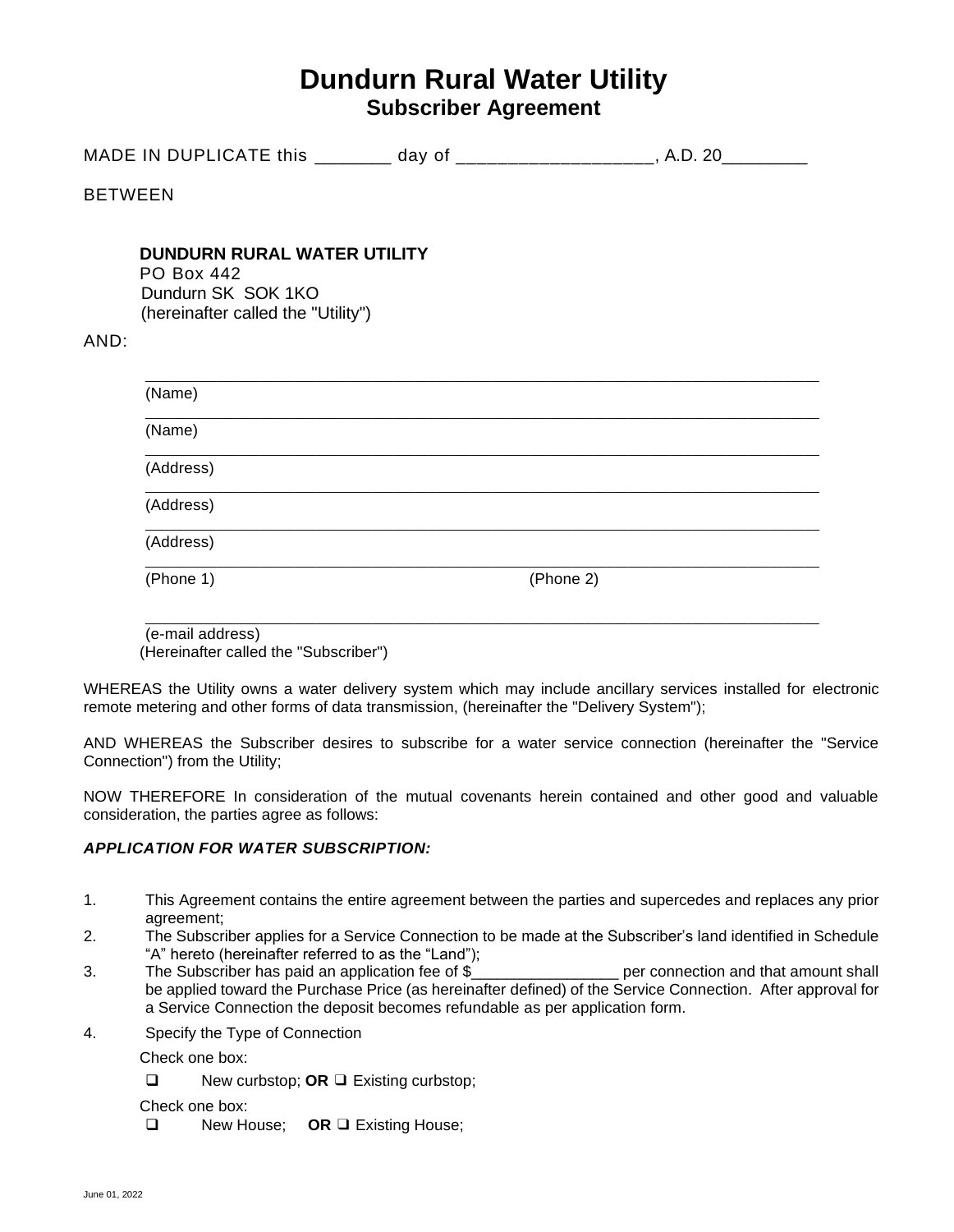Check one box:

(a) ❑ Standard residential connection (0.5 gpm / 720 imperial gallons per day);

 **OR**

❑ Bulk User (Large Volume Connection) providing \_\_\_\_\_\_\_\_\_\_\_\_\_\_\_\_\_\_\_\_

GALLONS PER MINUTE (This is maximum flow not average flow. If preferred, the Subscriber should consult with the Utility or an engineer to determine the capacity required);

# *CONSTRUCTION AND INSTALLATION COSTS*

- 5. The cost for the Service Connection is **estimated** to be \$\_\_\_\_\_\_\_\_\_\_\_\_\_\_\_\_ **plus or minus adjustments**. The payment schedule for the new water connection shall be made as follows:
	- a) \$\_\_\_\_\_\_\_\_\_\_\_\_\_\_\_\_\_\_\_\_ (40%) is payable on the signing of this agreement;
	- b) \$\_\_\_\_\_\_\_\_\_\_\_\_\_\_\_\_\_\_\_\_ (40%) is payable within ten (10) days prior to the start of Construction of the water service line;
	- c) \$ The balance on completion once water is available at the curbstop;
	- d) Such balance owing (LESS deposits and installments) (PLUS a 10% contingency on the final 20% owed to the Utility) will be billed to the Subscriber when water is available to the Subscriber at the curbstop, and is payable within 30 days after the invoice is issued by the Utility;
	- e) The final cost will be determined once construction of the water service line is complete (hereinafter referred to as the "Purchase Price") and the final cost is received from the Utility Engineer; Any final adjustments will be invoiced (payable within 30 days) or reimbursed at that time.
	- f) In the event that the balance owing is negative, the Utility shall provide the Subscriber with a refund cheque within 30 days. No interest will be paid on any amount owing to the Subscriber.
	- g) Any payment not received by the Utility when due shall be subject to interest as per the Utility Bylaw.
	- h) Any portion of the Purchase Price that is not paid by the Subscriber when due, shall be added to and collected as unpaid taxes on the property.

OR

- i) The Subscriber shall enter into a Financing Agreement in the form attached as Schedule "C" to this Agreement (for the actual cost of the water connection).
- **6. The cost for the Residential Offsite Service Primary Watermain Levy (as set by the City of Saskatoon) is set at \$\_\_\_\_\_\_\_\_\_\_\_for \_\_\_\_\_\_(year).**

I acknowledge this charge and will pay it at the signing of this agreement.

# **Subscriber Initials: \_\_\_\_\_\_\_ \_\_\_\_\_\_\_ \_\_\_\_\_\_\_ \_\_\_\_\_\_\_**

# *DELIVERY SYSTEM CONSTRUCTION AND INSTALLATION*

- 7. For existing buildings, vacant land, new construction, and developments, the installation of the Service Connection performed by the Utility shall include installing a curb stop at the Subscriber's property line, or such other place designated by the Utility in consultation with the Subscriber, and the Subscriber shall be responsible for the cost of installing all necessary components from the curb stop into the Subscriber's building to a location designated by the Utility in consultation with the Subscriber, and upon completion and approval of the installation, the Utility shall install the water meter assembly **once a holding tank and overflow have been installed**, which is hereby designated as the "Point of Delivery";
	- a) **IF APPLICABLE: Tracer wire must be included in the installation of the water pipeline between the curbstop and the water meter. A water meter WILL NOT be installed if tracer wire is not included in the installation and the curb stop will be locked.**

**Subscriber Initials: \_\_\_\_\_\_\_ \_\_\_\_\_\_\_ \_\_\_\_\_\_\_ \_\_\_\_\_\_\_**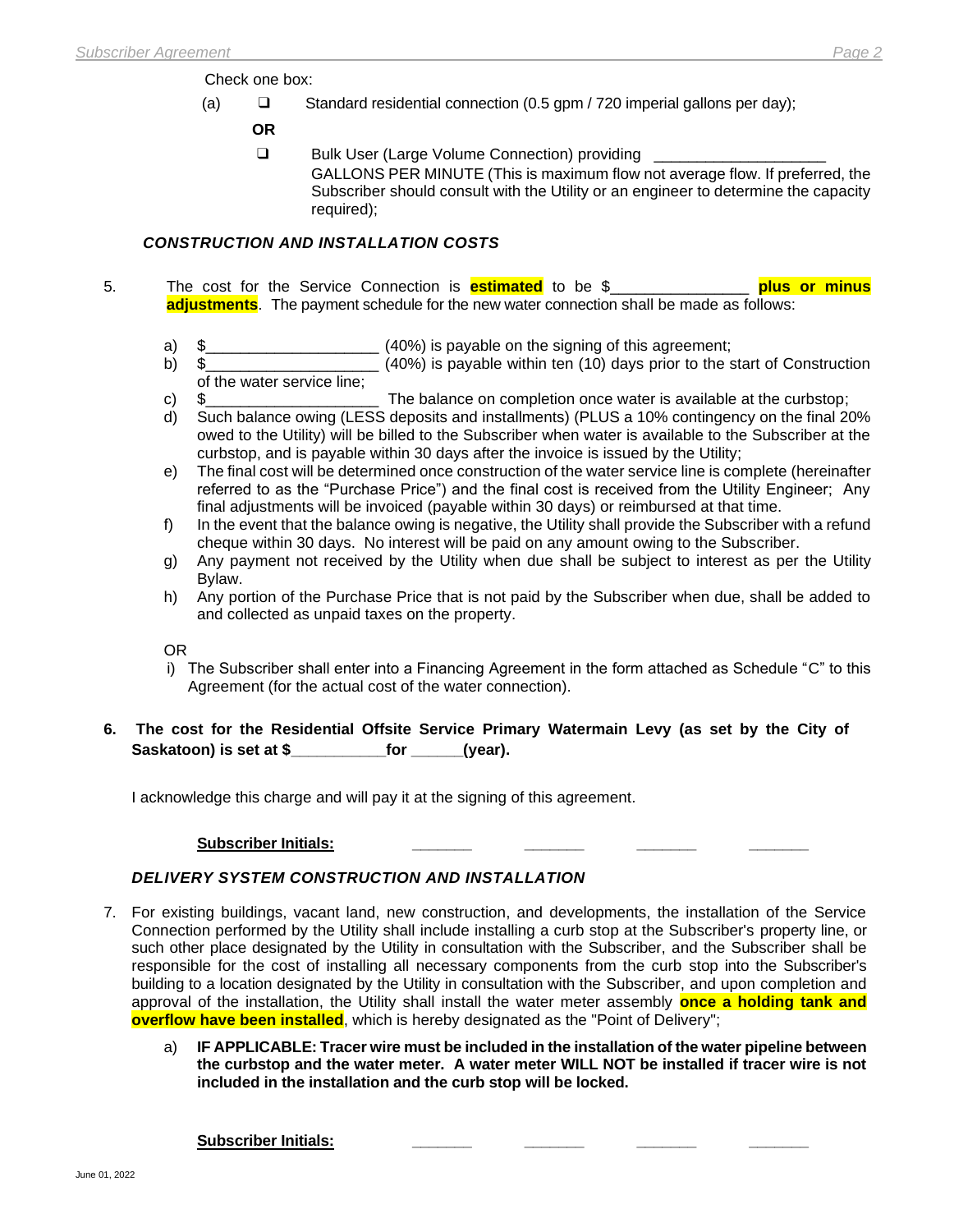- 8. Notwithstanding anything else herein contained, the Service Connection installed pursuant to this agreement, whether installed by the Utility or the Subscriber, shall be owned as follows
	- a) The water line from the curb stop to the building with the exception of the meter assembly shall be the property and responsibility of the Subscriber. **The meter assembly is the property and responsibility of the Utility.**
	- b) The main line and curb stop is the property and responsibility of the Utility.
- 9. The Utility shall undertake all work under this Agreement in accordance with the following limitations and standards;
	- a) All work will be done in a professional and workmanlike manner, and in compliance with all applicable laws, rules, codes and regulations;
	- b) The Utility shall obtain all permits, if required, to undertake the work pursuant to this Agreement;
	- c) The Utility shall use its best efforts to minimize disturbance and disruption of the Land and to restore the Land as close as reasonably possible to the state it was in before the work started; In the event any local condition, geological barrier, or other factor, renders completion of the installation of the Service Connection to the Subscriber impractical or economically prohibitive, and such determination shall be at the sole discretion of the Utility, then the Utility may in its sole and unfettered discretion terminate this Agreement and refund to the Subscriber any monies paid pursuant hereto, without liability or obligation to the Subscriber for failure to complete the installation of the Service Connection;

# *SUBSCRIBER'S FACILITIES AND WATER CONNECTION*

- 10. The Subscriber shall supply and install, at the Subscriber's expense, all plumbing components, pumps, tanks, valves and any and all other materials required to connect the Subscriber's water system to the Point of Delivery which shall be installed in accordance with local plumbing codes and the Utility's specifications and standards, and any other applicable rules and regulations as generally listed and shown on Schedule "B" hereto (hereinafter the "Subscriber's Facilities);
- 11. Upon completion of installation of the water line from the curb stop to the house, the Subscriber must contact the Utility for an inspection, and upon satisfactory inspection of the water line from the curb stop to the house, the Service Connection shall be approved for commencement of service;
- 12. A **yard sketch** of the pipeline routing, including any necessary dimensions to buildings/landmarks/etc., must be provided to the Dundurn Rural Water Utility before the curbstop will be turned on for use.
- 13. **\*VERY IMPORTANT\*** No water meters will be installed in any home or business if the outside temperature is -25 degrees Celsius (with the wind chill) or colder.

# *ACCESS TO PROPERTY*

- 14. The Subscriber grants to the Utility a Public Utility Easement and Right of Way which shall be registered against and which shall run with the Land in perpetuity, in the form attached to this Agreement as Schedule "A";
- 15. The Subscriber grants to the Utility and its employees or agents access to the Land and the Point of Delivery inside the Subscriber's building, for the purpose of installing the Service Connection and installing the meter assembly and such other equipment necessary to complete the installation of the Service Connection, and, if required, to install such other portions of the Delivery System across the Land as may be reasonably required by the Utility as well as providing access to maintain, inspect or repair such Service Connection and all related equipment;

# *SUBSCRIBER'S COVENANTS*

- 16. The Subscriber agrees:
	- a) To pay for all monthly water charges, fees, interest, penalties and surcharges levied by the Utility, commencing when water is available to the subscriber at the curb stop;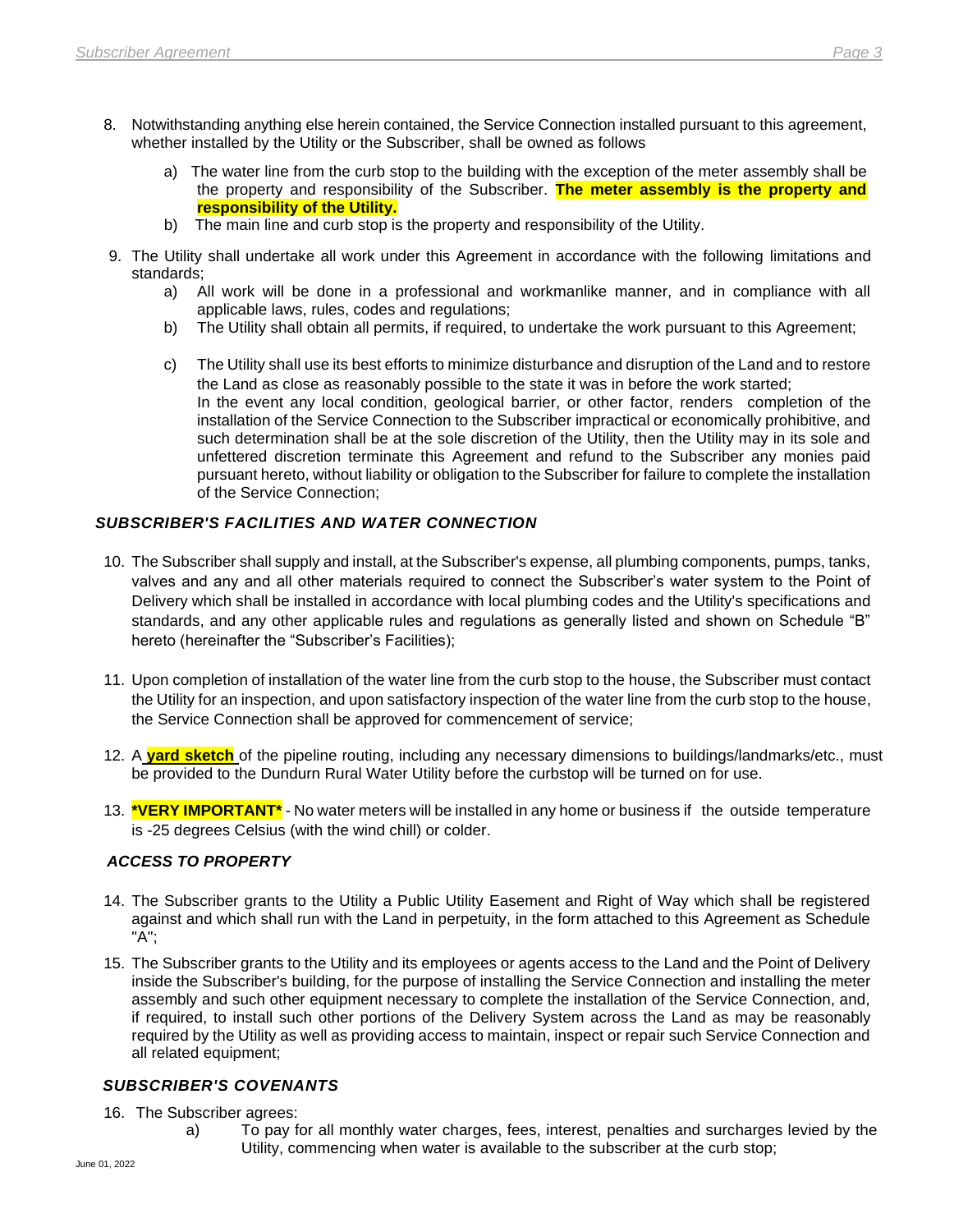- b) All invoices are due and payable within thirty (30) days of invoice date;
- c) To ensure that the Utility at all time has current contact information for the Subscriber, including telephone, cell phone, mailing address and email address (if available);
- 17. The Subscriber shall **NOT**:
	- a) Supply water to any other legal parcel. If a parcel of land is subdivided, a new water connection must be installed to the new sub-division (at the current cost) and a new Subscriber Agreement must be signed.
	- b) Install or permit to be installed, any plumbing or other system or device which results in, or can result in:

i. a cross connection of the Service Connection to any other water supply system;

ii. Circumvention or malfunction of the Utility's metering device such that the Subscriber would receive any water through the Service Connection that is not metered or not accurately metered;

- c) Change the ground elevation of the land that is subject to the Utility's Easement;
- d) Erect or place on the land that is subject to the Utility's Easement any buildings, roadways or structures of any kind, that will impede the Utility's access to the Easement, or that will be detrimental to the service connection;
- **e) Tamper with or remove/replace any components on the meter assembly board.**
- 18. The Subscriber shall be liable for any costs incurred by the Utility occasioned by violation of any provision of paragraph 14 of this Agreement including the cost of repairing or replacing any part of the Service Connection, or to remove any buildings, roadways or structures placed or constructed on the land that is the subject of the Utility's easement;
- 19. The Utility shall not be liable to repair or replace any fences, landscaping, stones, rock, dirt, rubbish or any other thing including trees, shrubs, or other obstacles erected or placed on the land that is subject to the Utility's easement and that are damaged or destroyed as a result of the Utility exercising any right in connection with the easement;

# *CONDITIONS AND LIMITATIONS OF SERVICE*

- 20. The Subscriber acknowledges that:
	- a) **Drip System --** The Service Connection installed shall be a "drip system" that is not designed to provide full pressure service for domestic, farm or business use;
	- b) **No Guarantee of Continuous Supply --** The Service Connection being installed is not designed to provide an uninterrupted supply of water and the Utility does not guarantee a continuous supply of water. Temporary shutdown of the Delivery System or its source may occur leaving the Subscriber without water for varying periods of time. The Subscriber is responsible to provide a water storage facility that is sized to satisfy the Subscriber's need for an uninterrupted supply of water. The Utility's ability to deliver water is subject to any agreement or requirements of SaskWater;
	- c) **No Guarantee of Quality --** The quality of the water received by the Subscriber at the Point of Delivery is subject to limiting factors that are not within the control of the Utility, including the quality of the water delivered by SaskWater to the Utility, aggregate usage rates of all Subscribers to maintain sufficient water flow and chlorine levels in the Delivery System, the actions of other Subscribers, mechanical failures of pipes and equipment, deliberate sabotage, or other unanticipated factors and the Utility therefore makes no representation as to the quality or potability of the water delivered to the Subscriber at the Point of Delivery;
	- d) **Discontinuance of Service --** The Utility may discontinue, without notice, water service to the Subscriber under the following circumstances:
		- i. the Subscriber is in breach of any of the terms of this or any other agreement between the Utility and the Subscriber including Easement Agreement(s), Financing Agreement, (if applicable), or in the event the Subscriber fails to comply with any bylaw, policy, rule, regulation, or resolution of the Utility;
		- ii. in the event any condition exists in the Subscriber's equipment that poses risk to the Utility, including, but without limiting the generality of the foregoing, contamination, reverse or negative pressure, or other condition.
		- iii. to redistribute the water supply in emergency situations such as firefighting;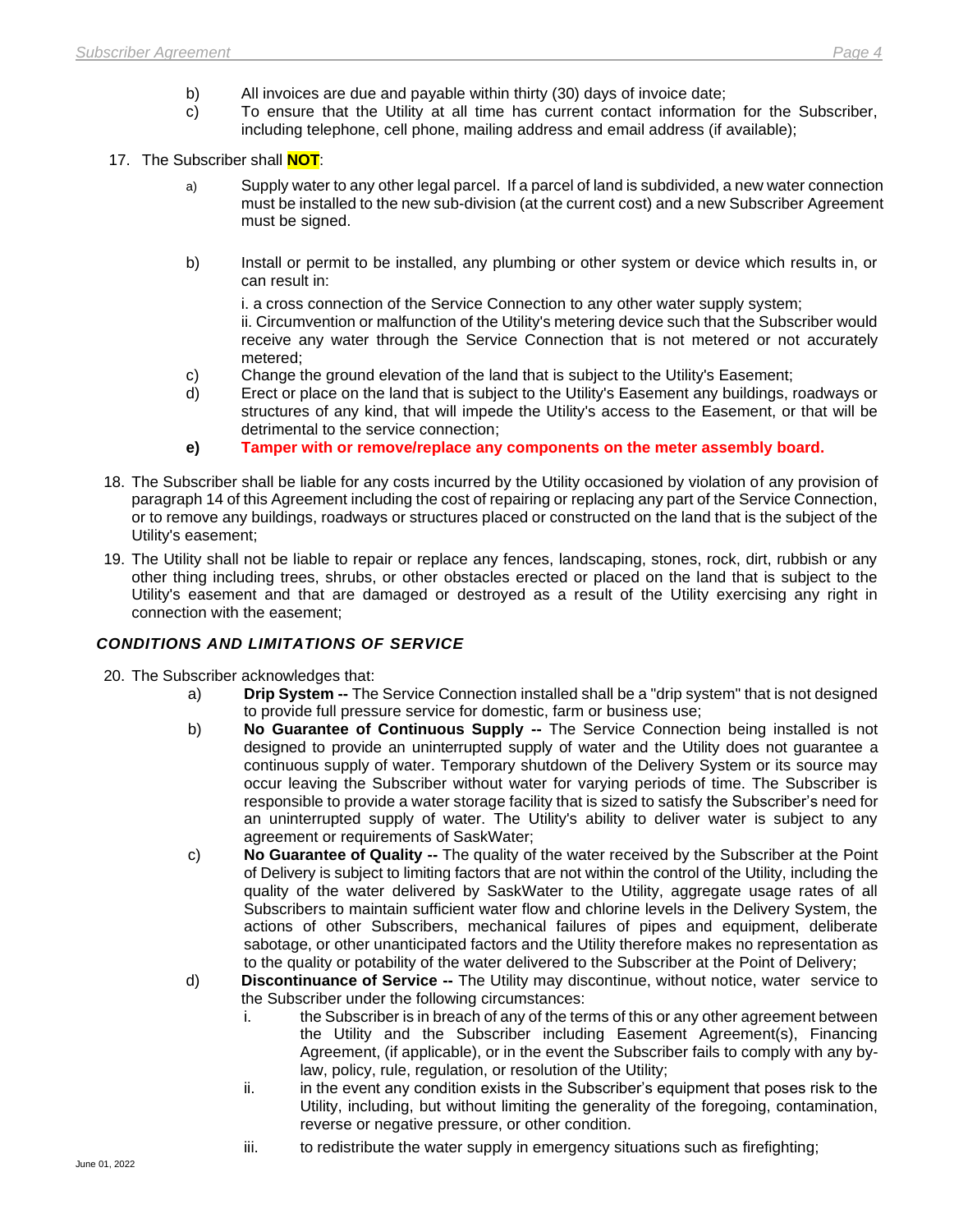- iv. Any other condition or event that, in the Utility's sole discretion, is or is likely to:
	-
	- i) be prejudicial to the Utility or its other subscribers;<br>ii) cause damage, harm or contamination of the D cause damage, harm or contamination of the Delivery system or any other property;
	- iii) constitute a breach or violation of any regulatory code, statute or other law or of any term of this Agreement;
	- iv) Force majeure, including war, strike, crime, earthquake, act of God, or any other event rendering continuous service to the Subscriber impossible or impractical;
- 21. Excluding for gross negligence or willful misconduct by the Utility or its Agents, or employees:
	- a. The Subscriber releases the Utility, its agents, servants, employees or officials from any claim for damages, howsoever caused whether arising from negligence or nuisance, breach of contract or otherwise, and whether for direct or indirect, incidental or consequential damages in respect to the interruption or termination of water services, the failure or refusal to supply water services, the construction, installation, operation and/or maintenance of the Delivery System, the Service Connection or the supply of water, or the escape of water.
	- b. The Subscriber agrees to indemnify and save harmless the Utility, its officials, employees and agents from and against all claims arising by reason of the construction or maintenance of the Delivery System, or the Service Connection, whether from the installation, maintenance or supply of water, including the interruption or termination of water services, the failure or refusal to provide water services, or the quality of water supplied or the construction or transportation of the water or water system, or howsoever otherwise arising out of or in respect to the delivery of water from the point of origin.
	- c. The Subscriber agrees the Utility shall not be liable for damage caused by the escape of water from the Delivery System or the Service Connection, however caused, whether by negligence, in nuisance or otherwise;

#### *GENERAL*

- 22. The Subscriber may, by instrument in writing and with the consent of the Utility, transfer his interest under this Agreement to a subsequent owner of the Land, except with regard to the provision for financing the Purchase Price, and the Financing Agreement (if applicable) is non-transferrable, provided that the Subscriber shall notify the Utility of the change in ownership of the Land, and the Subscriber shall remain liable for all charges incurred for water service to the Land by reason of the Subscriber's failure to notify the Utility of the change in ownership.
- 23. The Subscriber further agrees:
	- a) To be bound by the Bylaw creating the Utility, the Utility Bylaws, Regulations and/or all Board Policies made by the Utility;
	- b) The Subscriber certifies he/she is the legal and beneficial owner of the Land and agrees that any unpaid amount may be added to form part of the taxes of the Land and payment enforced by the local taxing authority as unpaid property taxes;
	- c) That all disputes between the Utility and the Subscriber shall be resolved within the 'Complaint Procedure' established by the Utility and the decision reached by such process shall be final and binding upon the parties;
- 24. Where used in this Agreement, terms importing gender shall be construed to mean either male or female gender or both genders, or the neuter gender in the case of an entity, and terms importing singular or plural numbers shall be construed to mean plural or singular numbers, where the context so requires;
- 25. This Agreement is binding upon the parties hereto, their heirs, executors, administrators, successors and assignees as the case may be and shall run with the Land. The parties hereto agree that a caveat or interest may be filed by the Utility on the lands affected to protect this Agreement;
- 26. Time shall be of the essence of this Agreement;
- 27. This agreement shall take effect from the date first written above.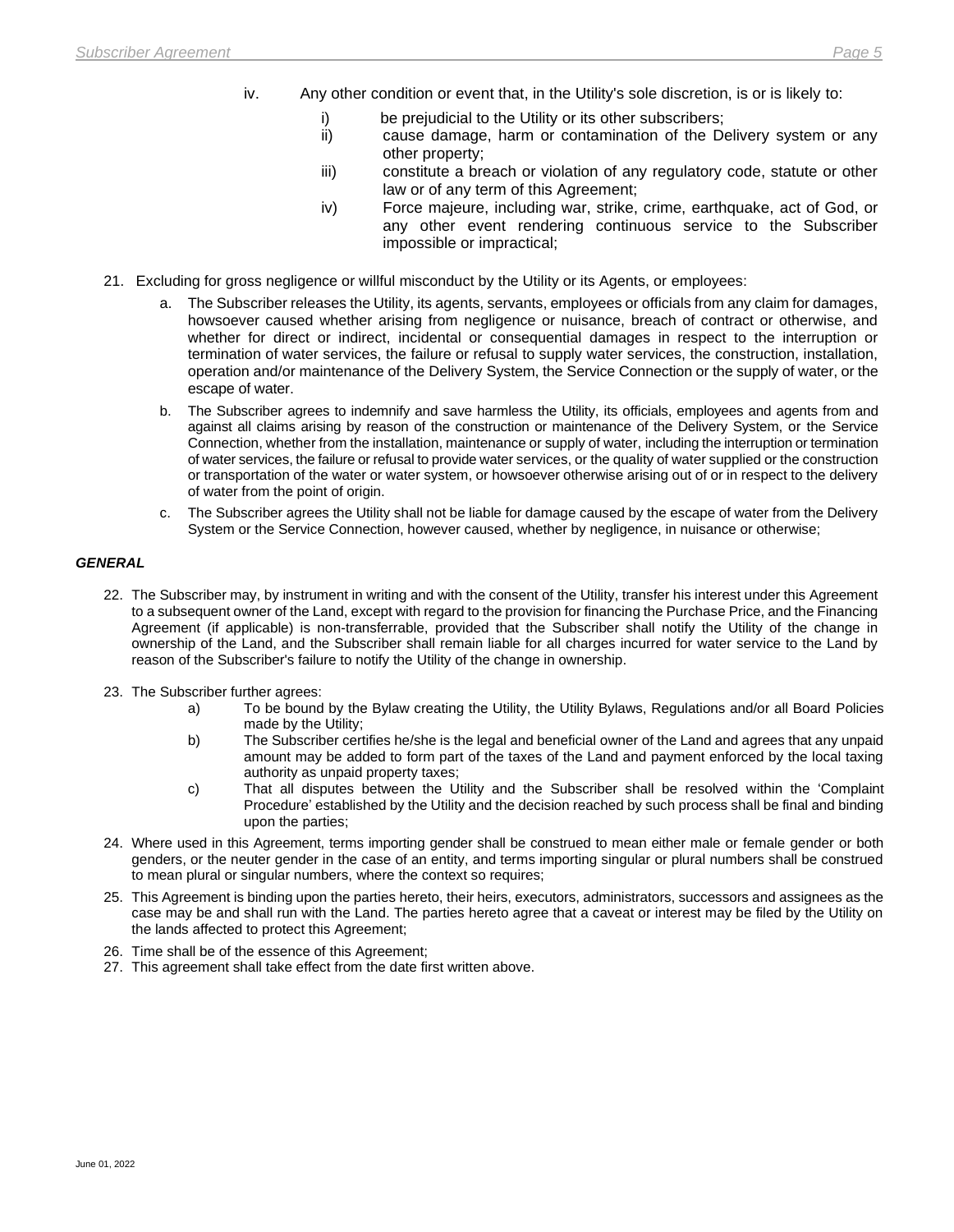IN WITNESS WHEREOF the Parties have hereunto subscribed their name (s) and seals as of the day and year first above written:

|                | <b>Dundurn Rural Water Utility</b> |  |
|----------------|------------------------------------|--|
| (UTILITY SEAL) | Chair or Vice-Chair                |  |
|                | Administrator                      |  |
| Witness        | Subscriber                         |  |
| Witness        | Subscriber                         |  |
| Witness        | Subscriber                         |  |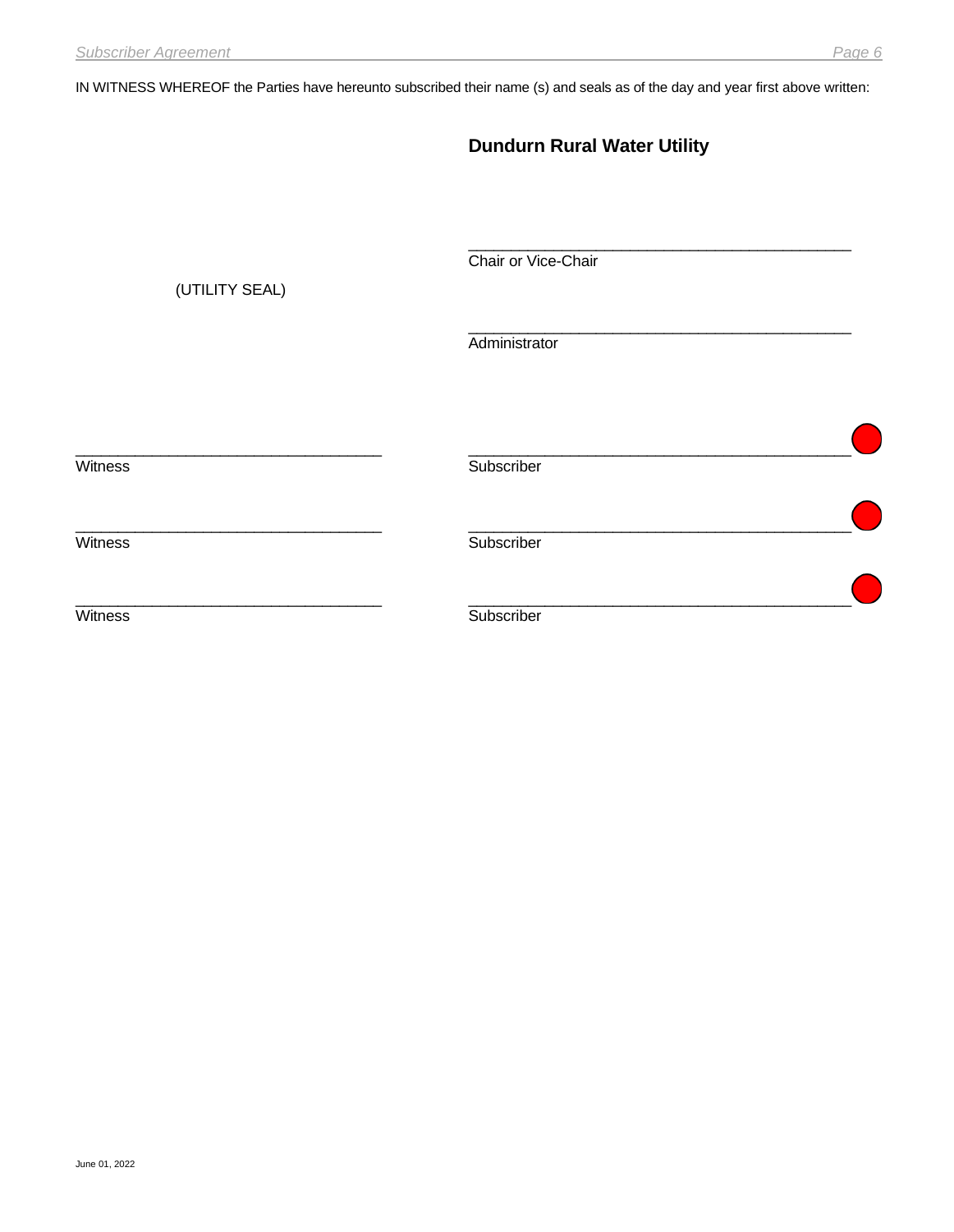# **SCHEDULE "A" GRANT OF EASEMENT**

Made in favor of DUNDURN RURAL WATER UTILITY

# **KNOW ALL MEN BY THESE PRESENTS THAT**

Effective on the day of the day of the state of the state of the state of the state of the state of the state of the state of the state of the state of the state of the state of the state of the state of the state of the s

 $I / We$ .

(Name(s) must appear identical as on title of the land)

the undersigned (hereinafter called "the Grantor"), being registered owner (s) or having a legal and beneficial interest or ownership in the land herein having the legal description of:

(hereinafter the "Land") in consideration of the sum of \$1.00, and other good and valuable consideration, the receipt and sufficiency of which is hereby acknowledged;

# **GRANT OF EASEMENT**

DO HEREBY create, grant and convey to DUNDURN RURAL WATER UTILITY (hereinafter the "Grantee"), its employees, agents, contractors, subcontractors, nominees, successors and assigns a perpetual nonexclusive easement and right-of-way, for access to the land and any buildings (including the home) that the Utility requires in order to construct, maintain, repair or otherwise have access to the service connection and all related equipment (herein "the Utility Services"), for the Permitted Uses herein described.

- 1. The Easement Area shall mean so much of the land and/or buildings as may be required for the Grantee to properly access the Utility Services for the Permitted Uses, including a five (5) meter radius of the curbstop.
- 2. The Easement granted herein is a perpetual Easement and shall run with the land in perpetuity until discharged by the Grantee which discharge may be unreasonably withheld, and the said easement shall be enforceable against the Grantor, and his/her/its heirs, administrators, executors, successors, agents, assigns and successors in title, including without limitation, any successor in title of any subdivision which may be registered in respect of the Land.

# **LIMITATIONS**

- 3. This Easement does not give the Grantor or the Grantor's heirs, assigns and successors in title, any right to access or make any connection or interfere with the Utility Services installed within the Easement Area.
- 4. The Grantor shall not substantially change the ground elevation where the Utility Services are located, such that the resulting depth of the pipeline will be less than 9 feet at any point, or less than 12 feet under any roadway without the prior written consent of the Grantee;
- 5. The Grantor shall not erect or place any fence, buildings or structure of any kind, nor pile or place any stones, rock, dirt, rubbish or any other thing including trees or shrubs where the Utility Services are located without the prior written consent of the Grantee.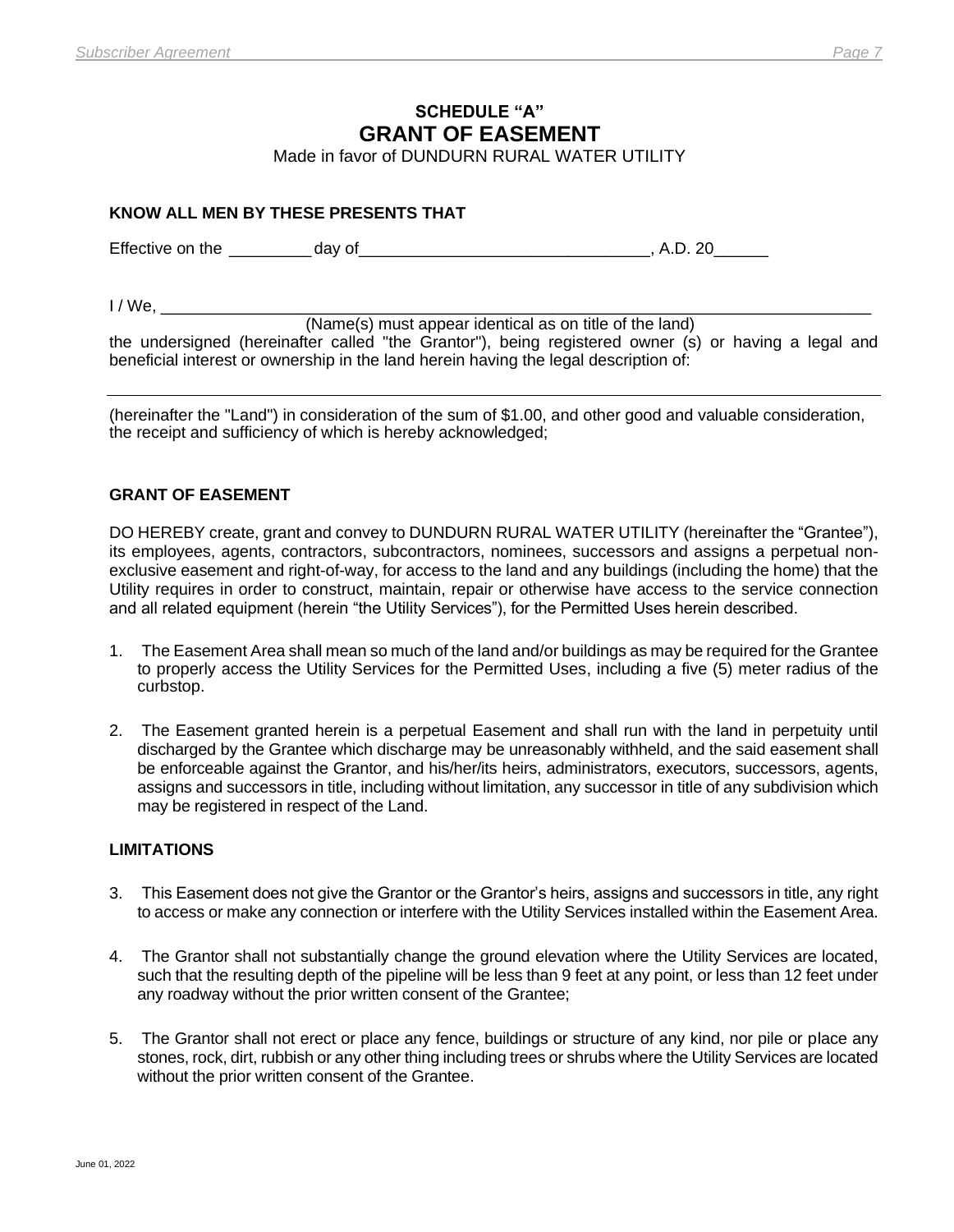# **PERMITTED USES**

- 6. Subject to the restrictions and limitations herein contained, the Grantee may use the Easement with reasonable notice to the Grantor, when and as required for the following uses (the "Permitted Uses"):
	- (i) to enter upon the land with the necessary vehicles and equipment and to install, affix, construct and place upon, over, under, in or across the land the Utility Services and to maintain, inspect, repair, replace and remove Utility Services as required for the continued operation of the Utility Services;
	- (ii) to perform periodic maintenance, testing, metering, upgrades, and regular or emergency service to the Utility Services, and to repair or replace any part of the Utility Services, and other maintenance, service or inspection for the continued operation of the Utility Services;
	- iii) Such other uses as the Grantee may require for the continued operation and utilization of the Utility Services;

# *GENERAL*

- 7. The Grantee, its employees, contractors, agents, successors, and assigns shall undertake all work associated with the Permitted Uses in accordance with the following limitations and standards;
	- (i) In so far as reasonably possible the Grantee will provide the Grantor reasonable notice of its intention to perform any work within the Easement Area, except in emergency situations, when the work may be undertaken without prior notice;
	- (ii) All work will be done in compliance with all applicable laws, rules, codes and regulations;
	- (iii) Grantee is not responsible for damage to any fence, buildings or structure of any kind or any shrubs or trees which the Grantee has placed within the Easement Area, that may be damaged or destroyed by any work undertaken with the Easement Area.
- 8. Subject to the limitations herein contained, the Grantor shall be allowed free access to, and the use of, the Easement Area and except to the extent that it may be necessary for the Grantee and their agents (servants, employments, licensees, successors) to use the Easement Area for the Permitted Uses.
- 9. Nothing herein contained shall be deemed to vest in the Grantee any title to mines, ores, metals, coal, slate, oil, gas or other minerals in or under the Easement Area, except only the parts thereof that are necessary to be excavated, carried away or used in the installation, construction, operation, maintenance, inspection, alteration, removal, replacement, reconstruction and/or repair of the Utility Services.
- 10. The Grantee shall have the right to sell, assign or license all of any portion of the rights granted under this Grant of Easement to a third party for purposes consistent with the operation of the Utility Services including but not limited to management, utilization, maintenance, repair, testing and upgrading the Utility Services.
- 11. The Grantor releases the Grantee from any claim for damages, including negligence or nuisance and agrees to indemnify and save the Grantee harmless from any claim or claims howsoever arising.
- 12. This Grant of Easement shall inure to the benefit of and is binding upon the Grantor, the Grantee and their respective executors, administrators, successors and assigns.

IN WITNESS WHEREOF I / We, the Grantor(s) have hereunto subscribed (my) our name (s) the day and year first above written, in the presence of:

| Witness | Grantor |  |
|---------|---------|--|
|         |         |  |
|         |         |  |
| Witness | Grantor |  |
|         |         |  |
| Witness | Grantor |  |
|         |         |  |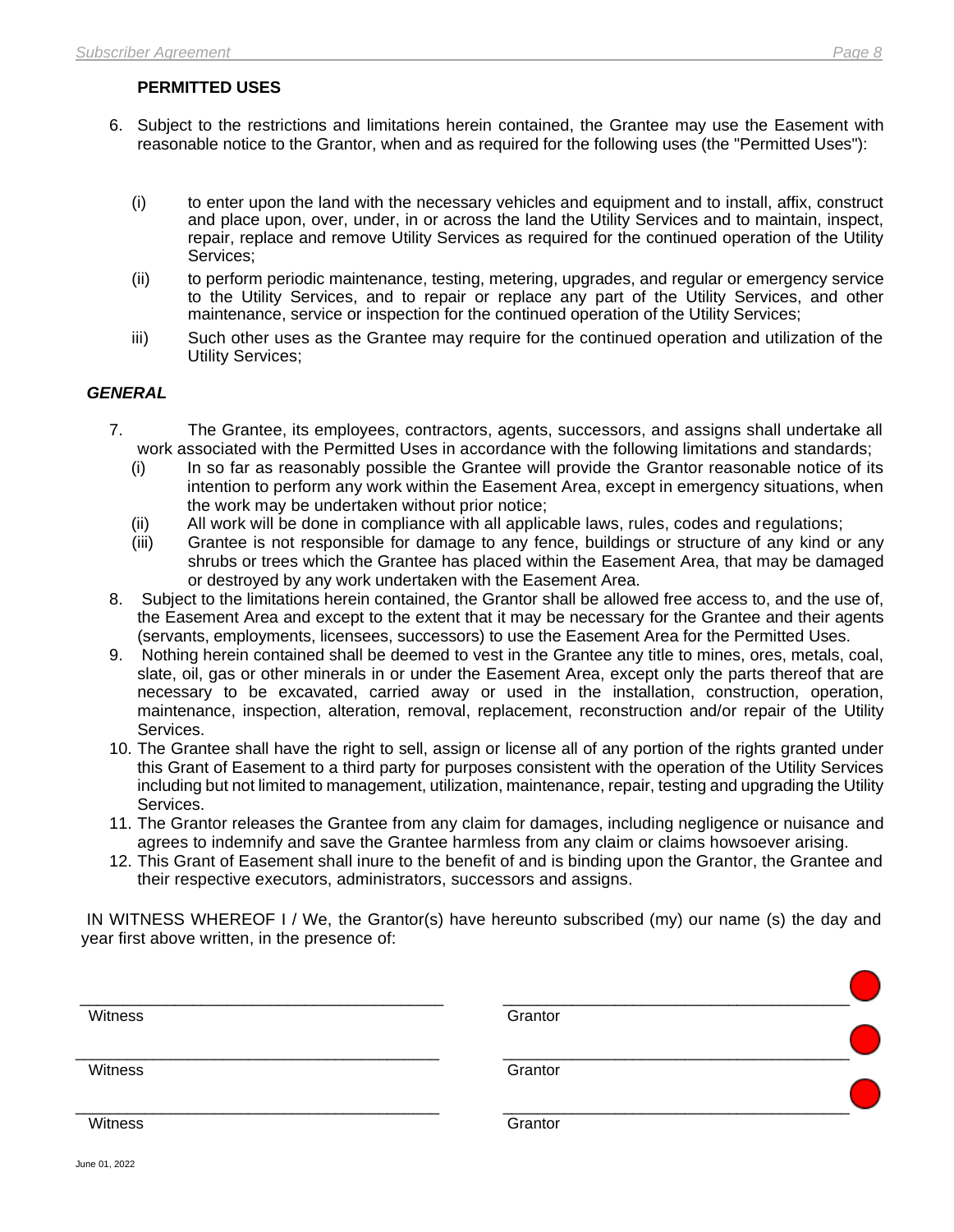

# **DUNDURN RURAL WATER UTILITY SUBSCRIBER**

June 01, 2022